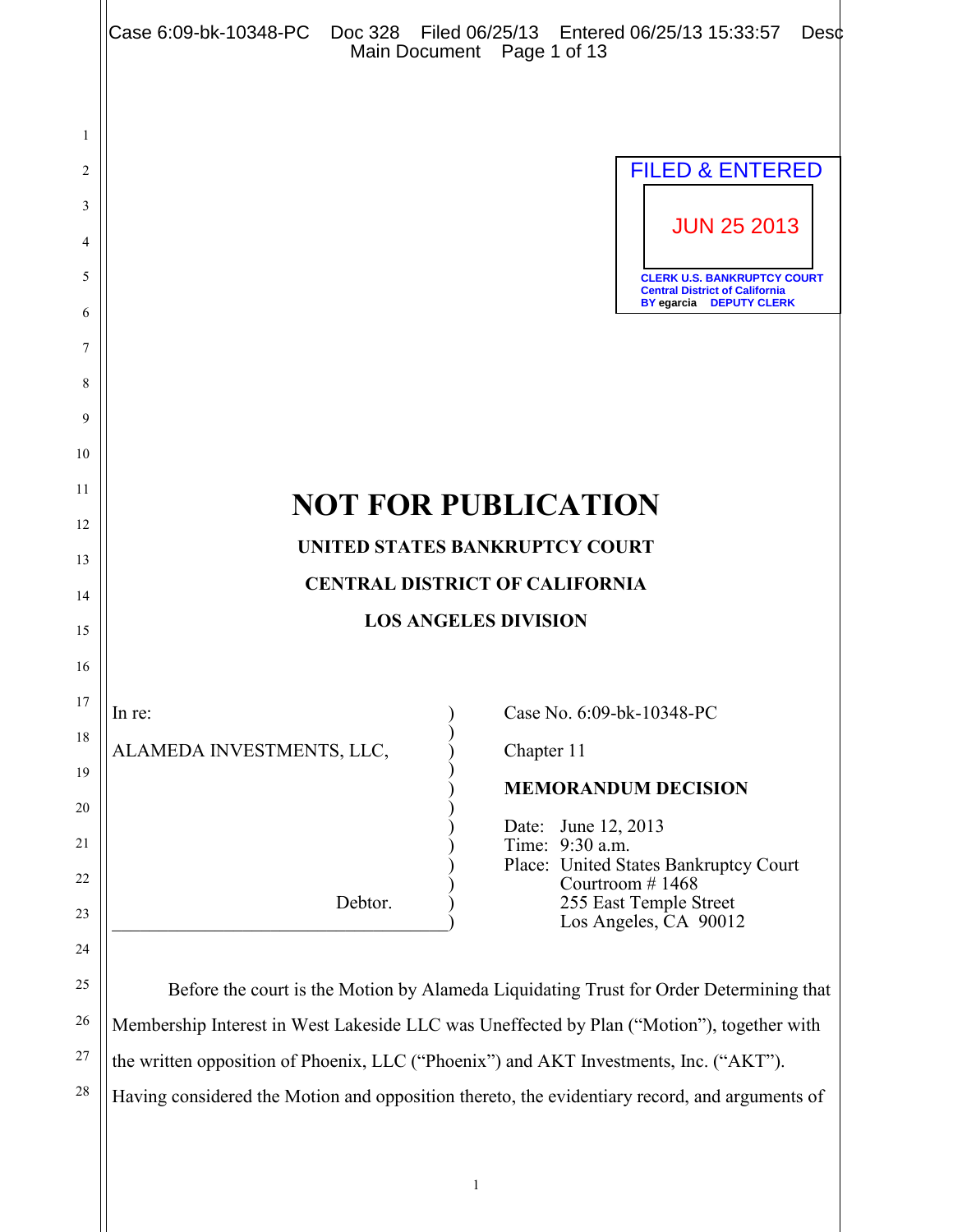counsel, the court makes the following findings of fact and conclusions of law pursuant to F.R.Civ.P.  $52(a)$ ,<sup>1</sup> as incorporated into FRBP 7052 and applied to contested matters by FRBP 9014(c).

#### I. STATEMENT OF FACTS

12 On January 9, 2009, Alameda Investments, Inc. ("Alameda") filed a voluntary petition under chapter 11 of the Bankruptcy Code in the above referenced case. Alameda's case was jointly administered with the bankruptcy case of Woodside Group, LLC and its affiliated entities (collectively, "Woodside"). On November 24, 2009, Woodside filed its Second Amended Joint Plan of Reorganization of Woodside Group, LLC and Affiliated Debtors, as Modified on November 24, 2009 (the "Plan"). Woodside's Plan was confirmed by order entered on November 24, 2009 (the "Confirmation Order") and became effective at the close of business on December 31, 2009 (the "Effective Date").

On the Effective Date, the Alameda Liquidating Trust was "established for the primary purpose of liquidating and distributing Alameda's assets" pursuant to the Plan and terms of the trust;<sup>2</sup> and except as specifically set forth in the Plan, all of Alameda's right, title and interest in and to Alameda's assets was "irrevocably transferred, absolutely assigned, conveyed, set over and delivered to the Alameda Liquidating Trust" for the benefit of the Alameda Trust Beneficiaries.<sup>3</sup>

<sup>2</sup> Request for Judicial Notice in Support of Motion by Alameda Liquidating Trust for Order Determining that Membership Interest in West Lakeside LLC was Uneffected by Plan ("Trust RJN"), Ex. A, 77:3-4

28

26

27

1

2

3

4

5

6

7

8

9

10

11

13

14

15

16

17

18

19

20

 $\overline{a}$ 

<sup>3</sup> Id. Ex. A, 79:16-25; Ex. D, 249.

<sup>21</sup> 22 23 24 25 <sup>1</sup> Unless otherwise indicated, all "Code," "chapter" and "section" references are to the Bankruptcy Code, 11 U.S.C. §§ 101-1330 after its amendment by the Bankruptcy Abuse Prevention and Consumer Protection Act of 2005, Pub. L. 109-8, 119 Stat. 23 (2005). "Rule" references are to the Federal Rules of Bankruptcy Procedure ("FRBP"), which make applicable certain Federal Rules of Civil Procedure ("F.R.Civ.P."). "LBR" references are to the Local Bankruptcy Rules of the United States Bankruptcy Court for the Central District of California ("LBR").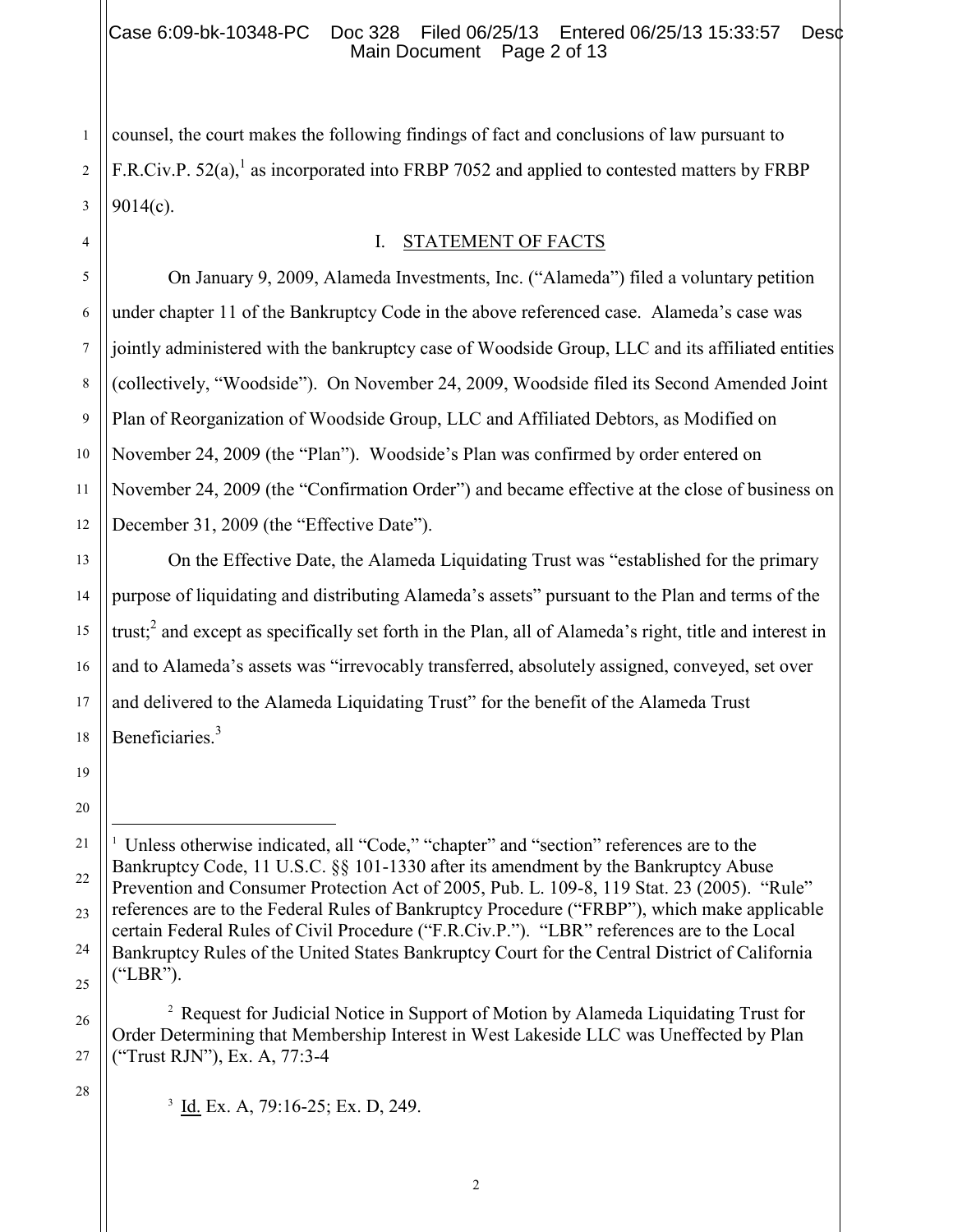## Case 6:09-bk-10348-PC Doc 328 Filed 06/25/13 Entered 06/25/13 15:33:57 Desc Main Document Page 3 of 13

On or about May 7, 2003, Alameda, Phoenix and AKT executed a document entitled "Operating Agreement West Lakeside, LLC, a California Limited Liability Company" for the development of a 133-acre tract of land in Sacramento County, California.<sup>4</sup> In 2004, Alameda, Phoenix and AKT executed an Amended and Restated Operating Agreement West Lakeside, LLC, a California Limited Liability Company (the "Operating Agreement").<sup>5</sup> Paragraph 16.1 of the Operating Agreement for West Lakeside, LLC ("West Lakeside") entitled "Prohibition Against Transfer" states, in part:

**16.1.1. Basic Prohibitions.** Alameda has entered into this Agreement because of the trust and confidence it places in Angelo K. Tsakopoulos, the sole owner of AKT, and AKT and Phoenix have entered into this Agreement because of the trust and confidence they place in Alameda and its affiliates (collectively, the "**Alameda Group**"). The Alameda Group includes Alameda, Woodside Group, Inc., a Nevada corporation, Danville Land Investments, LLC, a Nevada limited liability company, Pleasant Valley Investments, LC, Woodside Homes, and other related entities. In light of the parties' reliance on the continuing interests of the other Members, except as provided in this Section 16.1 and in Article XV, none of the following sales, transfers, assignments or hypothecations (individually and jointly, a "**Transfer**") shall be permitted without the prior written approval of a Majority of the Members, and any such attempted Transfer shall be void and ineffectual: (i) a Transfer, directly or indirectly, for consideration or gratuitously, by a Member or its successors or assigns, of all or any portion of its Member Interest or Economic Interest; (ii) a Transfer of any of beneficial interest of a Member to any other individual or entity other than its constituent owners as of the date of execution of this Agreement; or (iii) a Transfer which results in a change in the "**Principal Owner**" of the Member or Member Group, as applicable. Each Member shall inform the other as of the execution of the Agreement of its constituent owners.<sup>6</sup>

The parties essentially concede that at the time of confirmation of Woodside's Plan, Alameda and Phoenix each owned a 50% membership interest in West Lakeside and AKT was the

Managing Member of West Lakeside under the Operating Agreement.<sup>7</sup>

4 Motion (Scheffy Decl.) Ex. 1, 22.

 $<sup>5</sup>$  <u>Id.</u> Ex. 2, 80.</sup>

 $6$  <u>Id.</u> Ex. 2, 108.

7 Prior to January 8, 2008, Alameda's interest "was putatively transferred" to Liberty Holdings Group, LLC, but that purported transfer was reversed pursuant to the confirmed Plan

1

2

3

4

5

6

7

8

9

10

11

12

13

14

15

16

17

18

19

20

21

22

23

24

 $\overline{a}$ 

25

26

27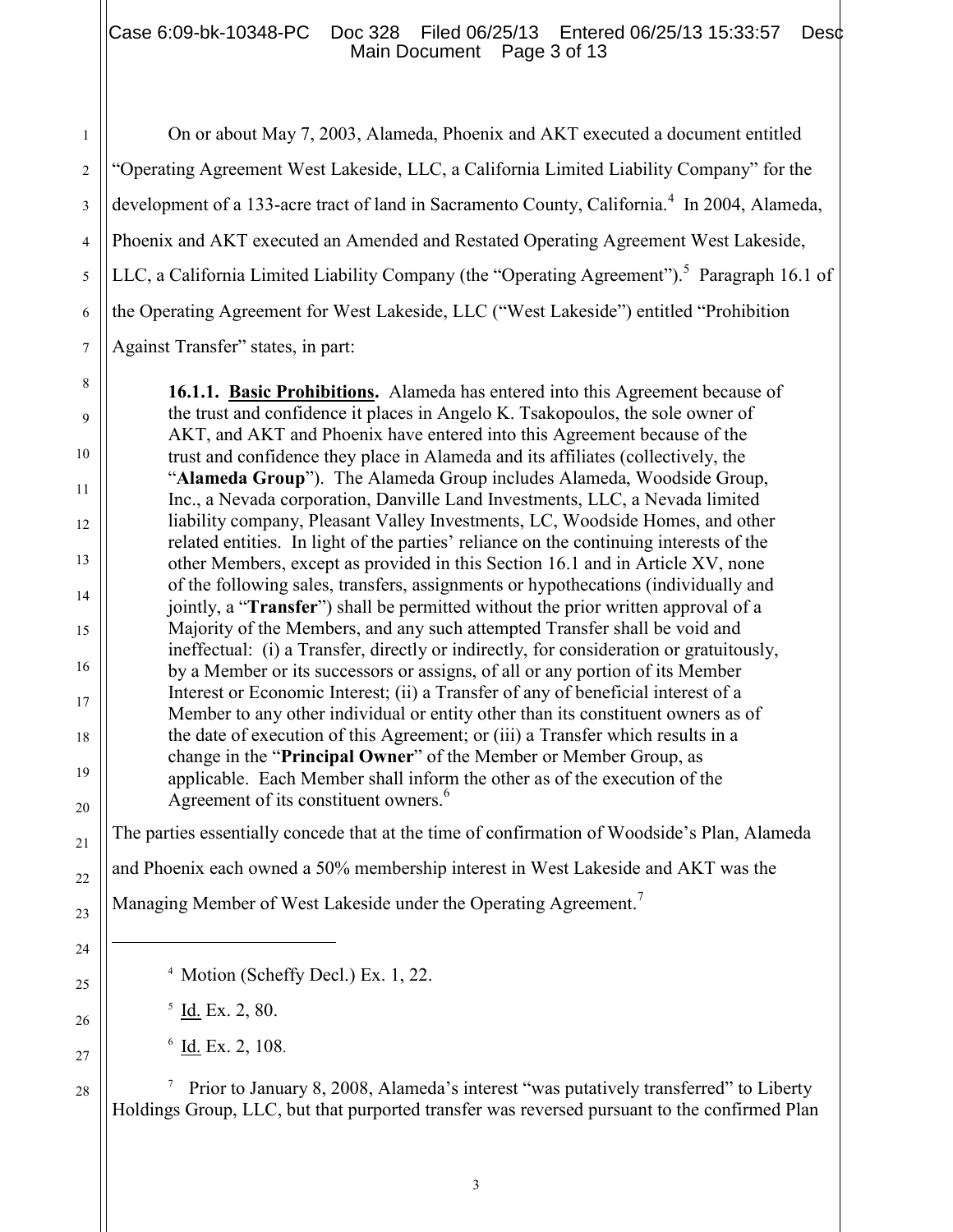## Case 6:09-bk-10348-PC Doc 328 Filed 06/25/13 Entered 06/25/13 15:33:57 Desc Main Document Page 4 of 13

After the Effective Date, a dispute arose between Alameda, Phoenix and AKT as to the nature and extent of the interest in West Lakeside received by the Alameda Liquidating Trust (the "Trust") under the Plan. The Trust asserts that because the Operating Agreement is not an executory contract, the Trust "is entitled to the same membership interest and benefits in West Lakeside to which Alameda was entitled prior to the filing of the bankruptcy case or the confirmation of the Plan."<sup>8</sup> AKT and Phoenix disagree, arguing that the Trust received at best only an "economic interest"<sup>9</sup> in West Lakeside on the Effective Date and that the membership interest in West Lakeside "was never assigned to the Trust[,] nor could it have been without a majority vote of the non-transferring Members."<sup>10</sup> After a hearing on June 12, 2013, the court took the matter under submission.

#### II. DISCUSSION

This court has jurisdiction over these contested matters pursuant to 28 U.S.C. §§ 157(b) and 1334(b). This matter is a core proceeding under 28 U.S.C. § 157(b)(2)(A) and (O). Venue is appropriate in this court. 28 U.S.C. § 1409(a). "A bankruptcy court retains post-confirmation jurisdiction to interpret and enforce its own orders, particularly when disputes arise over a bankruptcy plan of reorganization." Luan Inv., S.E. v. Franklin 145 Corp. (In re Petrie Retail,

and the Alameda Liquidating Trust was vested with all of Alameda's right, title and interest in West Lakeside on the Effective Date. See Id. 15:23 – 16:1.

8 Motion 1:19-22.

<sup>9</sup> "Economic Interest," as used in the Operating Agreement, means "the right to receive distributions of the Company's assets and allocations of income, gain, loss, deduction, credit and similar items from the Company pursuant to this Agreement and the Act, but shall not include any other rights of a Member, including, without limitation, the right to vote or participate in the management, or, except as provided in Section 17106 of the Corporations Code, any right to information concerning the business and affairs of the Company." Id. (Scheffy Decl.) Ex. 2, 123.

<sup>10</sup> AKT Investments, Inc.'s Memorandum of Points and Authorities in Opposition to Motion by Alameda Liquidating Trust for Order Determining that Membership Interest in West Lakeside LLC was Uneffected by Plan ("AKT Opposition") 2:4-5; 6:21-23; Opposition to Motion by Alameda Liquidating Trust for Order Determining that Membership Interest in West Lakeside LLC was Uneffected by Plan ("Phoenix Opposition") 8:16-9:18.

 $\overline{a}$ 

1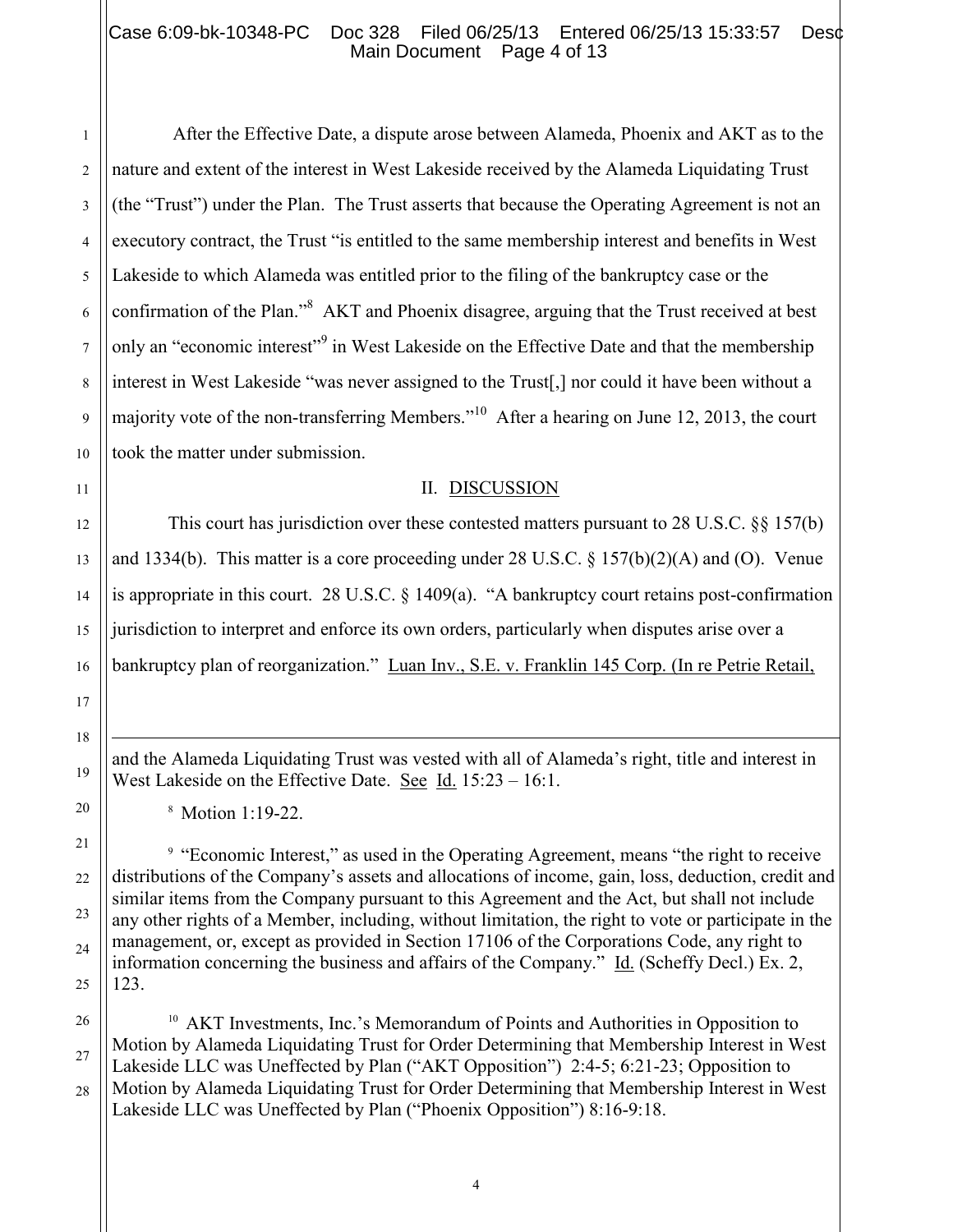## Case 6:09-bk-10348-PC Doc 328 Filed 06/25/13 Entered 06/25/13 15:33:57 Des¢ Main Document Page 5 of 13

Inc.)*,* 304 F.3d 223, 230 (2nd Cir. 2002) (citations omitted); see Sea Hawk Seafoods, Inc. v. State of Alaska (In re Valdez Fisheries Dev. Ass'n, Inc.), 439 F.3d 545, 549 (9th Cir. 2006) (stating that a court has ancillary jurisdiction "to vindicate its authority and effectuate its decrees").

6 7

8

9

10

11

12

13

14

15

16

17

18

19

20

21

22

23

24

25

26

 $\overline{a}$ 

27

28

1

2

3

4

5

## A. The West Lakeside Operating Agreement is Not an Executory Contract

"An executory contract is one 'on which performance remains due to some extent on both sides."" Unsecured Creditors' Comm. v. Southmark Corp. (In re Robert L. Helms Const. & Dev. Co., Inc.)*,* 139 F.3d 702, 705 (9th Cir. 1998) (citation omitted); see also Everex Sys., Inc. v. Cadtrak Corp. (In re CFLC, Inc.), 89 F.3d 673, 677 (9th Cir. 1996) (stating that an executory contract is "'a contract . . . on which performance is due to some extent on both sides' and in which 'the obligations of both parties are so far unperformed that the failure of either party to complete performance would constitute a material breach and thus excuse the performance of the other.'" (citation omitted)). Whether a contract is executory within the meaning of the Bankruptcy Code is determined under federal law. Otto Preminger Films, Ltd. v. Qintex Enters., Inc. (In re Qintex Enters., Inc.)*,* 950 F.2d 1492, 1495 (9th Cir. 1991).

Alameda asserts that the Operating Agreement is not an executory contract. Phoenix does not disagree. AKT responds that it "has never been AKT's position" that the Operating Agreement is an executory contract<sup>11</sup> because "the Trust is not entitled to a Membership Interest in West Lakeside regardless of whether the Operating Agreement is or isn't executory."<sup>12</sup> However, AKT then proceeds to make "[a] more than colorable argument" that the Operating Agreement is, in fact, an executory contract "based on the numerous provisions that require a vote of the majority of the Members."<sup>13</sup>

5

<sup>11</sup> AKT Opposition 9:5.

 $12 \underline{Id}$ . 9:13-13.

 $13$  <u>Id.</u> 9: n.26.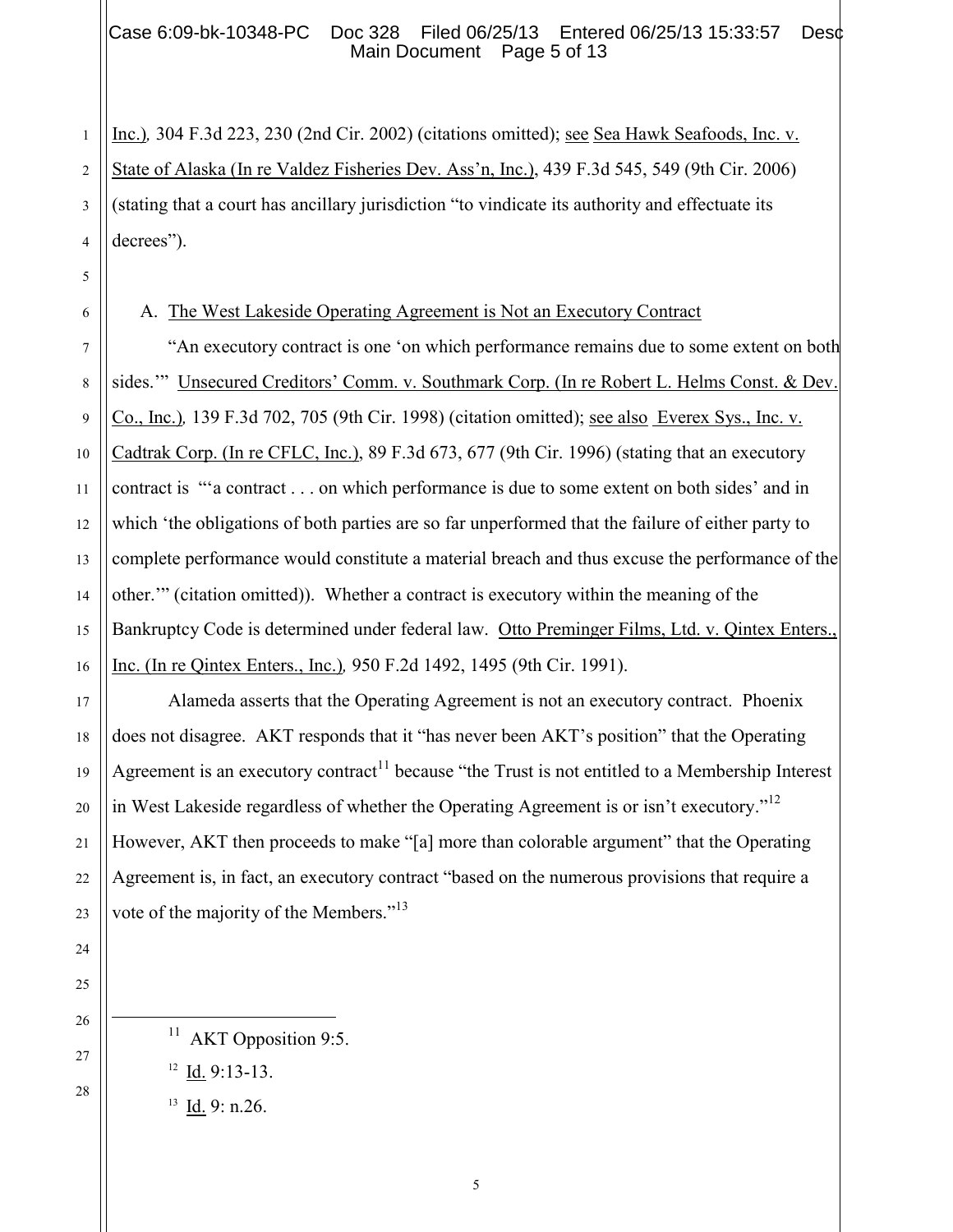#### Case 6:09-bk-10348-PC Doc 328 Filed 06/25/13 Entered 06/25/13 15:33:57 Desc Main Document Page 6 of 13

The issue of whether or not an operating agreement is an executory contract is determined on a case by case basis. See Meiburger v. Endeka Enters., L.L.C. (In re Tsiaoushis), 383 B.R. 616, 618 (Bankr E.D. Va. 2007) ("Courts considering whether an operating agreement is an executory contract [must look] . . . at the facts and circumstances of each case to determine the status of a particular operating agreement."), aff'd, 2007 WL 2156162 (E.D. Va. July 19, 2007).

Each operating agreement is separately analyzed. The courts . . . examine the operating agreement to determine whether there are unperformed obligations on the part of the parties. If not, the operating agreement is not an executory contract. If there are unperformed obligations of both the debtor and the other party or parties, the court must determine whether, if not performed, nonperformance would constitute a material breach excusing the other party from further performance. If so, the operating agreement is an executory contract.

Id. at 620 (citations omitted).

The Operating Agreement is not an executory contract. Alameda had no outstanding performance due under the Operating Agreement on the date of bankruptcy. Alameda had no role in the management of West Lakeside, and no obligation to provide any personal expertise or service to the company. Alameda had made all required capital contributions prior to the petition date. There is no evidence that Alameda had any continuing fiduciary obligations under the agreement. AKT argues that an operating agreement can be executory if "material events requiring the debtor to vote [are] imminent[,] and the debtor [has] an obligation to participate in good faith," citing In re Strata Title, LLC, 2013 WL 1773619, \*2 (Bankr. D. Ariz. April 25, 2013).<sup>14</sup> The court in **Strata Title** determined that the operating agreement at issue in that case was an executory contract based on (a) certain "supermajority" voting requirements contained in the agreement, and (b) the fact that current circumstances, including the marketing of property held by the LLC and the impeding removal of the manager, would soon require the debtor to perform such voting duties. Id. But even the court in Strata Title acknowledged that "remote possibilities of future obligations do not make a contract executory." Id*.* citing In re Capital

1

2

3

 $^{14}$   $\underline{\text{Id}}$ .

l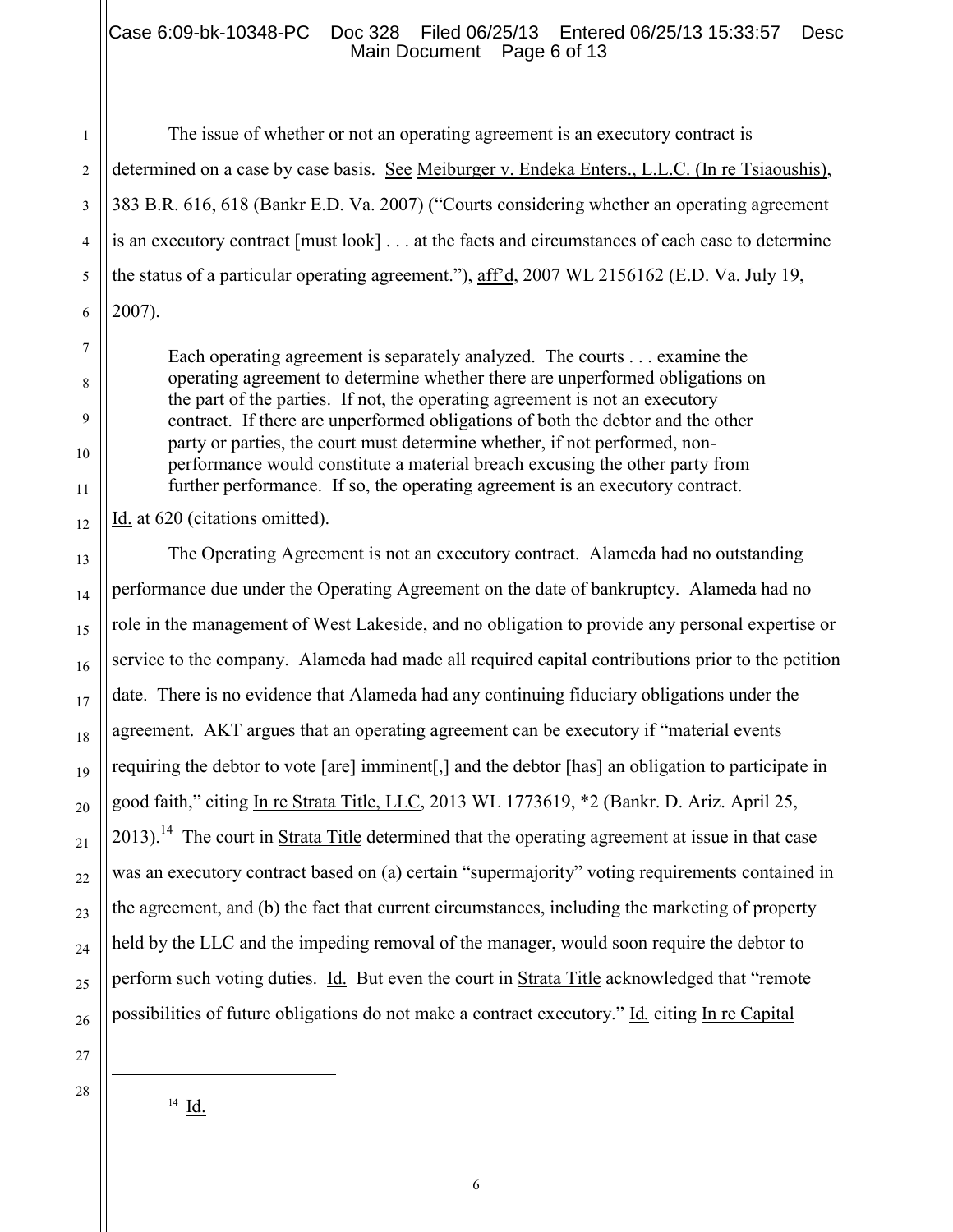## Case 6:09-bk-10348-PC Doc 328 Filed 06/25/13 Entered 06/25/13 15:33:57 Desc Main Document Page 7 of 13

1 2 Acquisitions & Management Corp.*,* 341 B.R. 632, 636 (Bankr. N.D. Ill. 2006). See Movitz v. Fiesta Inv., LLC (In re Ehmann), 319 B.R. 200, 204 (Bankr. D. Ariz. 2005) (holding that an operating agreement for a limited liability company was not an executory contract despite a provision granting members "the right to approve by majority vote the sale, exchange or other disposition of all or substantially all of the company's assets").

West Lakeside members have a right to vote under Article 9 of the Operating Agreement. However, the matters on which members are entitled to vote are specifically limited by § 9.1.2 and the existence of such a limited voting right does not, of and by itself, make the Operating Agreement executory. There is no evidence of facts demonstrating that an upcoming vote within the scope of § 9.1.2 of the Operating Agreement is imminent or likely nor that the failure of a member to vote would constitute a material breach of the Operating Agreement excusing other parties thereto from performance. Indeed, West Lakeside's only asset is the 133-acre tract of land that may be years away from development.<sup>15</sup> West Lakeside has no income. It has made no distributions and is not scheduled to make a distribution in the foreseeable future.<sup>16</sup>

B. Alameda's Membership Interest in West Lakeside was Transferred to the Trust

During oral argument, AKT's counsel stated that the executory contract issue is a "red herring." The question of whether or not the Operating Agreement is an executory contract, according to AKT, is a distinction without a difference.

Section 16.1.1 of the Operating Agreement expressly states that a transfer by a member of the member's interest in West Lakeside (Member Interest or Economic Interest) without the prior written approval of a majority of the members is void.<sup>17</sup> Section 17301(a)(1) of the California Corporations Code also provides that "[e]xcept as provided in the articles of organization or the operating agreement . . . [a] membership interest or an economic interest is

 $17 \text{ See}$  note 6 supra.

 $\overline{a}$ 

<sup>&</sup>lt;sup>15</sup> Omnibus Reply by Alameda Liquidating Trust to Oppositions of AKT Investments, Inc. and Phoenix, LLC to Motion for Order Determining that Membership Interest in West Lakeside LLC was Unaffected by Plan ("Reply") (Scheffy Decl.) ¶ 20.

 $16$   $\underline{\text{Id}}$ .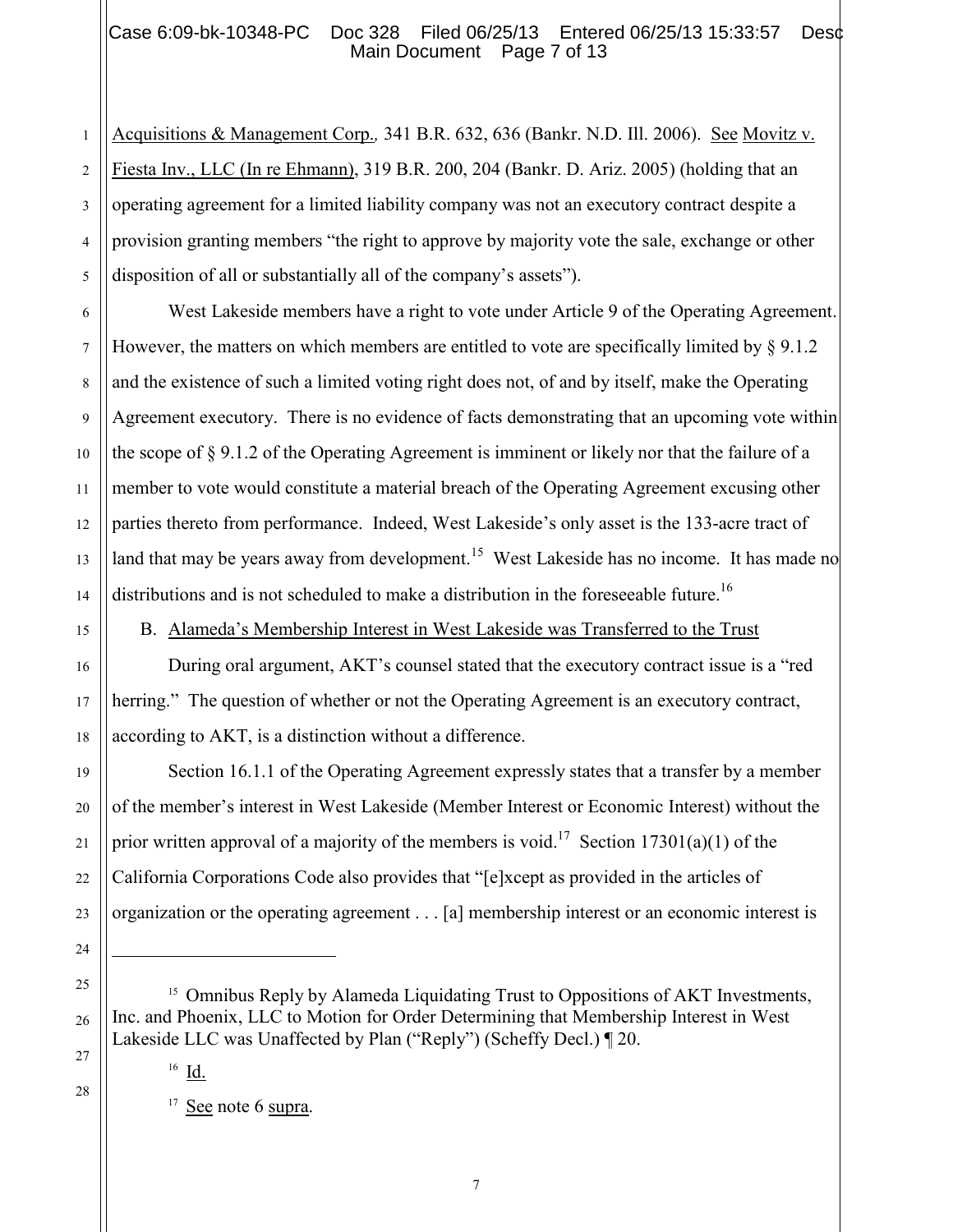## Case 6:09-bk-10348-PC Doc 328 Filed 06/25/13 Entered 06/25/13 15:33:57 Desc Main Document Page 8 of 13

assignable in whole or in part, provided, however, that no membership interest may be assigned without the consent of a majority in interest of the members not transferring their interests . . . . " Cal. Corp. Code § 17301(a)(1).

AKT and Phoenix concede that Alameda's entire interest (membership, economic or otherwise) in West Lakeside became property of the estate under § 541(a) upon the filing of Alameda's bankruptcy petition.<sup>18</sup> However, AKT and Phoenix argue that Alameda's authority to transfer its entire interest in West Lakeside out of the estate to the Trust under the Plan was limited by the terms of the Plan and Confirmation Order, the Operating Agreement, and state law, and that the Trust received no more than an economic interest in West Lakeside on the Effective Date.

With respect to the Plan, AKT and Phoenix maintain that the following language in section 8.4 of the Plan discussing the effect of the Confirmation Order expressly limits the Trust's interest, if any, in West Lakeside to an economic interest:

**8.4 Effect of Confirmation Order.** The Confirmation Order shall constitute an order of the Bankruptcy Court: (i) approving, as of the Effective Date, the assumption or rejection by the Reorganized Debtors, Liberty or Alameda, as the case may be, pursuant to Sections 365(a) and 1123(b)(2) of the Bankruptcy Code, all of executory contracts and unexpired leases identified under this Article 8 of the Plan; and (ii) that any provisions of a limited liability company agreement or operating agreement of a limited liability company or similar entity which purports to restrict the transfer of the **economic interest** in such entity to one of its members which is one of the Debtors herein, or its assignee, is invalidated as an '*ipso facto*" clause under Section 365(e) of the Bankruptcy Code, to the extent that Section 365 applies. The contracts and leases identified in this Plan will be assumed or rejected, respectively, only to the extent that such contracts or leases constitute pre-petition executory contracts or unexpired leases of the Debtors, and

l

1

<sup>28</sup> <sup>18</sup> Section 541(c)(1)(A) preempts the anti-assignment provisions of the Operating Agreement and the impact of Cal. Corp. Code  $\S 17301(a)(1)$ . Property of the debtor enters the estate upon the filing of the petition "notwithstanding any provision in an agreement, transfer instrument, or applicable nonbankruptcy law…that restricts or conditions transfer of such interest by debtor." 11 USC  $\S$  541(c)(1)(A). "Section 541(c)(1)(A) overrides both contract and state law restrictions on the transfers or assignment of Debtors' interest in [property] in order to sweep all their interests into their estate." Fursman v. Ulrich (In re First Protection, Inc.), 440 B.R. 821, 830 (9th Cir. BAP 2010).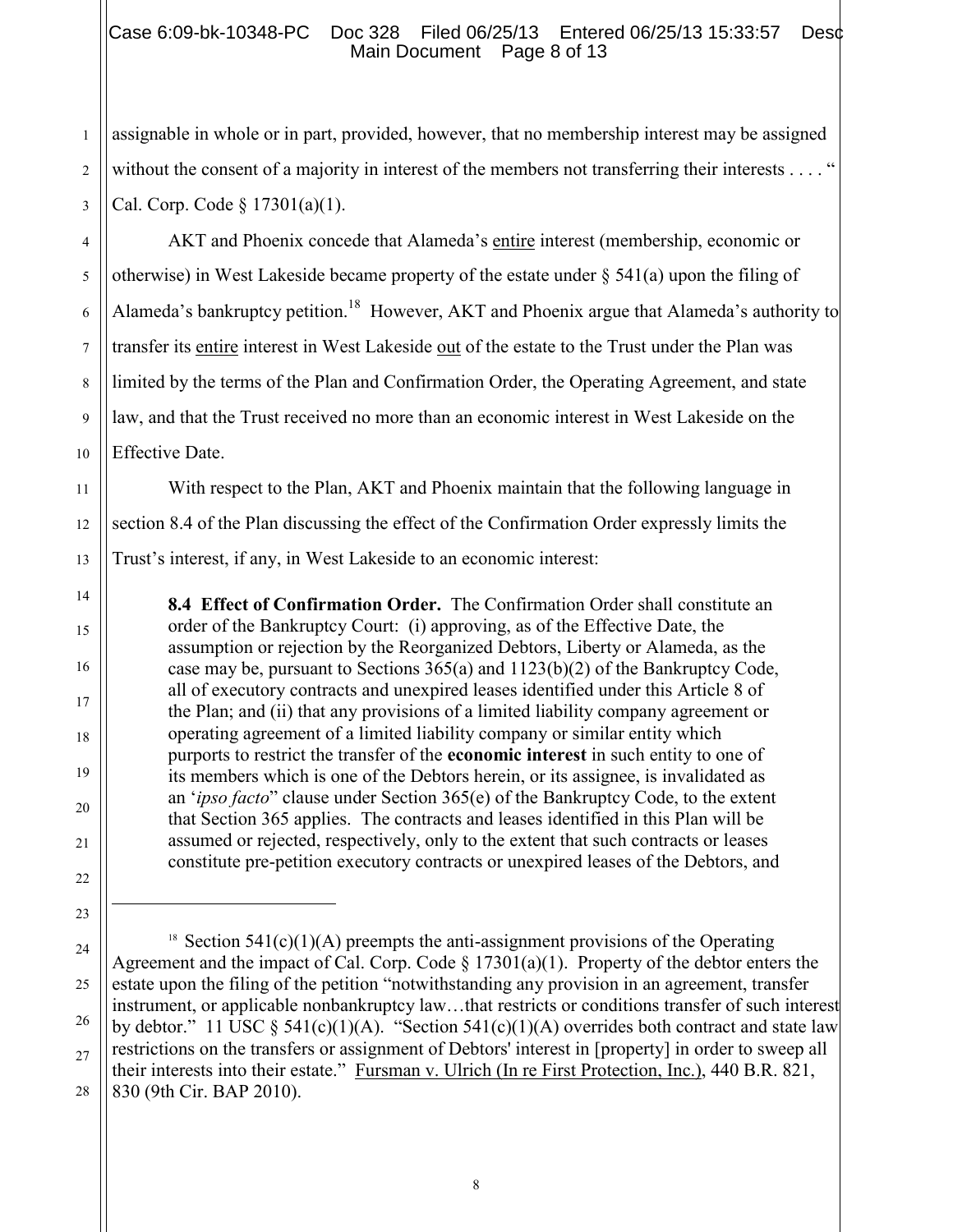#### Case 6:09-bk-10348-PC Doc 328 Filed 06/25/13 Entered 06/25/13 15:33:57 Desc Main Document Page 9 of 13

the identification of such agreements under this Plan does not constitute an admission with respect to the characterization of such agreements or the existence of any unperformed obligations, defaults, or damages thereunder. This Plan does not affect any executory contracts or unexpired leases that: (a) have been assumed, rejected or terminated prior to the Confirmation Date, or (b) are the subject of a pending motion to assume, reject or terminate as of the Confirmation Date  $^{19}$ 

Identical language regarding the effect of the Confirmation Order on the assumption, rejection or termination of executory contracts and unexpired leases is contained in paragraph (F)(3) of the Confirmation Order.<sup>20</sup>

By their respective terms, section 8.4 of the Plan and paragraph (F)(3) of the Confirmation Order deal specifically and exclusively with executory contracts and unexpired leases. Having determined that the Operating Agreement is not an executory contract, the court finds section 8.4 of the Plan and paragraph (F)(3) of the Confirmation Order inapplicable to the Operating Agreement. Neither provision limited the interest in West Lakeside transferred by Alameda to the Trust on the Effective Date. Because the Operating Agreement is not an executory contract,  $\S 365$  is inapplicable and the court must analyze under  $\S 541$  whether Alameda's transfer to the Trust of its entire interest in West Lakeside failed by virtue of § 16.1.1 of the Operating Agreement and applicable state law. See, e.g., Sheehan v. Warner (In re Warner), 480 B.R. 641, 652 (Bankr. N.D. W.Va. 2012) ("Because § 365 does not apply . . . [t]he court must now examine what property rights of the Debtor entered his estate under  $\S$  541(a), and whether  $\S 541(c)$  acts to bring those rights into his bankruptcy estate notwithstanding the Operating Agreement . . . ."); Ehmann, 319 B.R. at 206 ("Because there are no obligations imposed on members that bear on the rights the Trustee seeks to assert here, the Trustee's rights are not controlled by the law of executory contracts and Bankruptcy Code  $\S 365$ ... [but] are controlled by the more general provision governing property of the estate, which is Bankruptcy Code § 541.").

28

19 Trust RJN Ex. A, 97:10-25 (emphasis added).

 $^{20}$  Id. Ex. D, 254.

1

2

3

4

5

6

7

8

9

10

11

12

13

14

15

16

17

18

19

20

21

22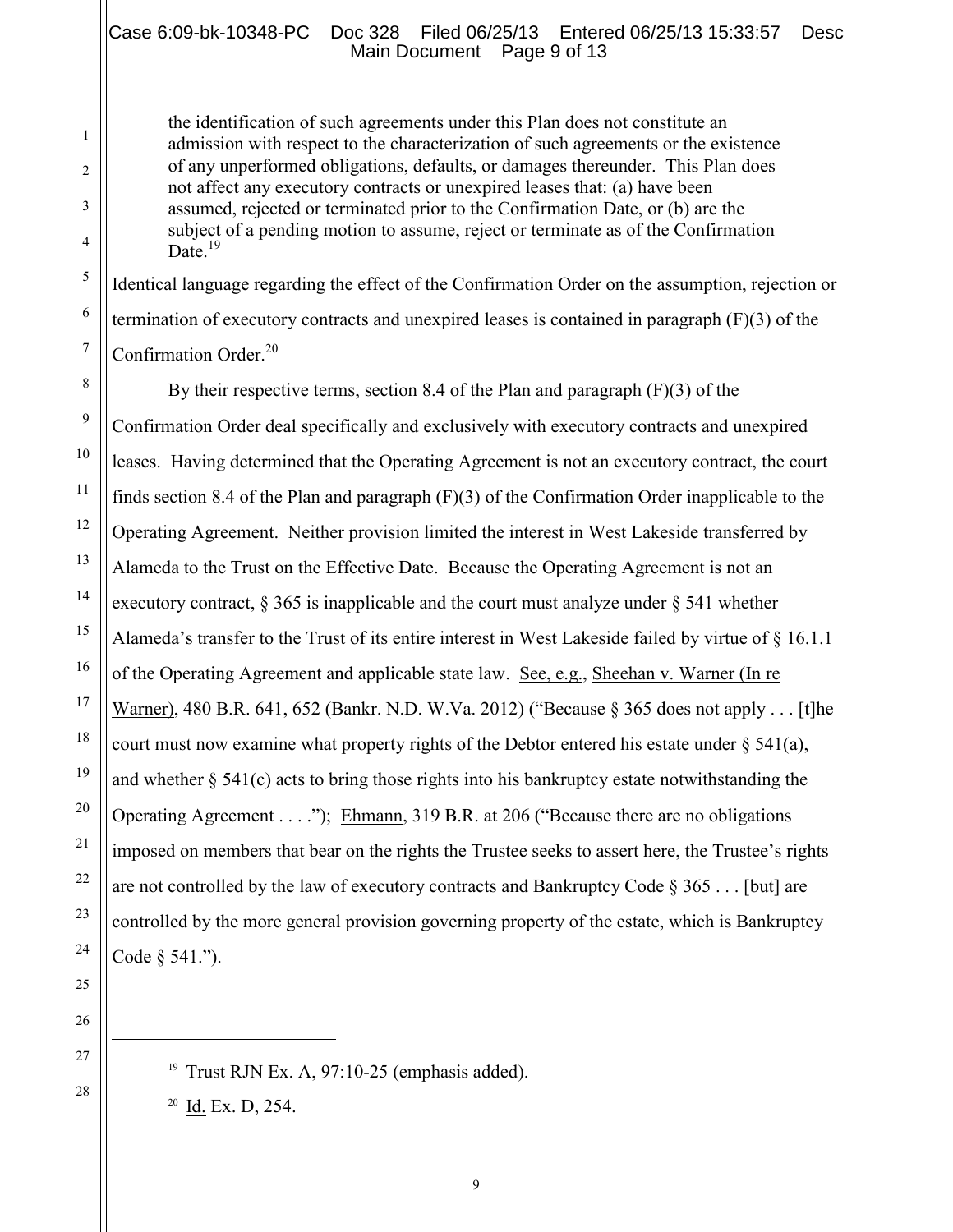## Case 6:09-bk-10348-PC Doc 328 Filed 06/25/13 Entered 06/25/13 15:33:57 Des¢ Main Document Page 10 of 13

With respect to § 16.1.1 of the Operating Agreement and Cal. Corp. Code § 17301(a)(1), AKT argues that "[t]he Trust is operated by an independent trustee, unbeholden to Alameda and subject only to the oversight of a supervisory board whose members represent the creditors, not Alameda."<sup>21</sup> According to AKT, "[i]t is beyond peradventure that Alameda and the Trust are distinctly different and separate entities, and as such the Trust is unquestionably subject to the prohibition on transfers contained in the Operating Agreement.<sup> $22$ </sup> The court disagrees.

"'[N]onbankruptcy law defines the nature, scope, and extent of the property rights that come into the hands of the bankruptcy estate. Gumport v. Sterling Press (In re Transcon Lines), 58 F.3d 1432, 1438 (9th Cir. 1995), cert. denied, 516 U.S. 1146 (1996); see State of Cal. v. Farmers Markets, Inc. (In re Farmers Markets, Inc.), 792 F.2d 1400, 1402 (9th Cir. 1986) (holding that  $\S$  541(c)(1) did not preclude the enforcement of Cal. Bus. & Prof. Code  $\S$  24049 against a debtor in bankruptcy to prevent a sale of a liquor license to a third party without paying the relevant tax). "'[T]he estate succeeds to no more interest than the debtor had, and the estate takes its interest subject to the conditions under which the debtor held the interest.'" In re South Side House, LLC, 474 B.R. 391, 402 (Bankr. E.D.N.Y. 2012), citing Kipp v. Depoy (In re Depoy), 29 B.R. 466, 469 (Bankr. N.D. Ind. 1983).

Even if the court were to find that either the Operating Agreement or  $\S 17301(a)(1)$  of the California Corporations Code restricted the transfer of Alameda's interest in West Lakeside to a third party, the Alameda Liquidating Trust is not a third party. See Motor Vehicle Cas. Co. v. Thorp Insulation Co. (In re Thorpe Insulation Co.), 677 F.3d 869, 890 (9th Cir. 2012) (holding that the creation of a trust under a confirmed plan for the purpose of resolving certain asbestosrelated claims was not a transfer to a third party in violation of a contractual anti-assignment clause). As previously stated, the Alameda Liquidating Trust was established for the purpose of liquidating and distributing Alameda's assets pursuant to the Plan and terms of the trust. The Plan states specifically:

21 AKT Opposition 12:8-10.

 $^{22}$  Id. 12:11-14.

 $\overline{a}$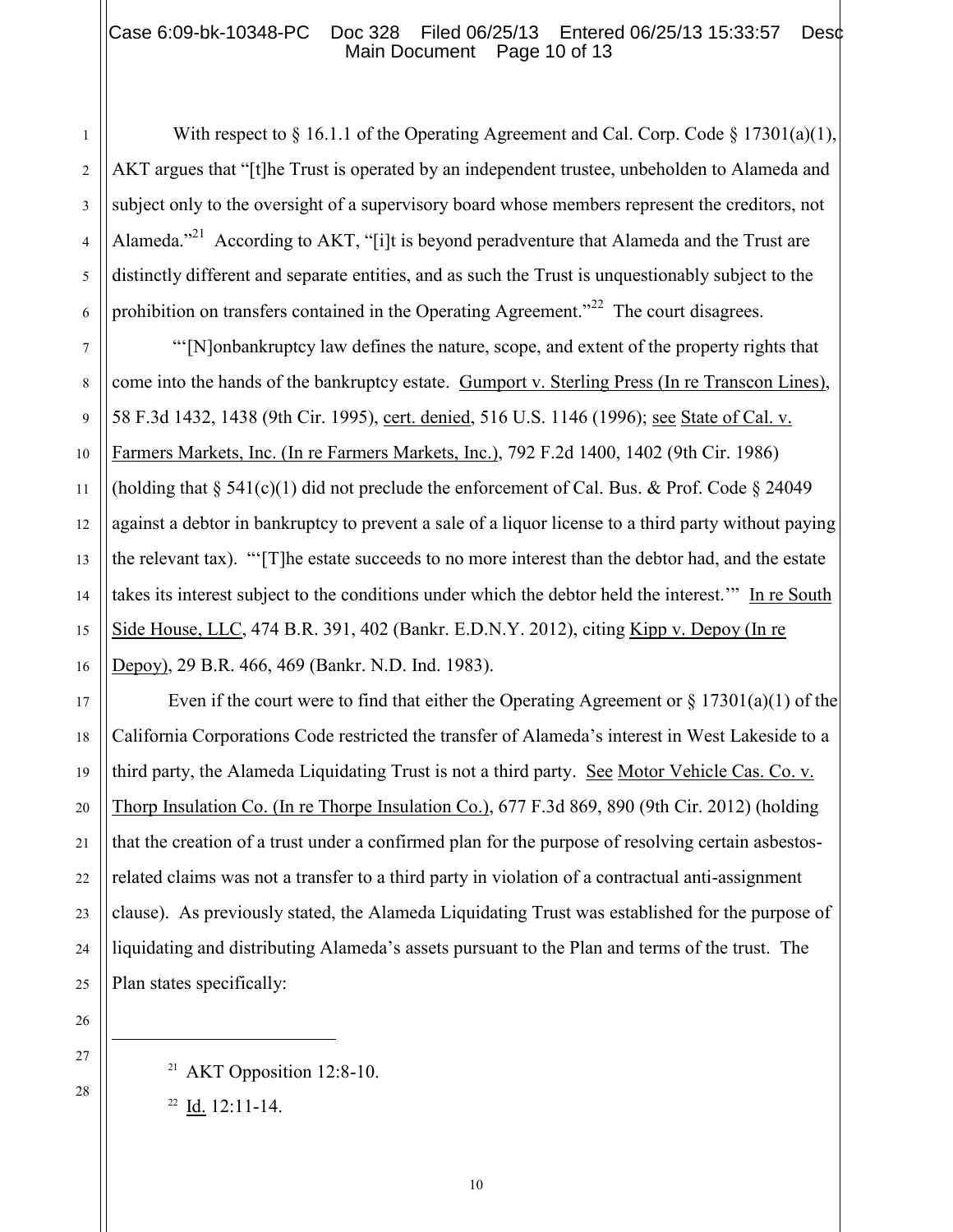1 2 3 4 5 6 7 8 9 10 On the Effective Date, the Alameda Liquidating Trustee shall be the representative of the Alameda Estate within the meaning of Section 1123(b)(3)(B) of the Bankruptcy  $Code^{23}$  and shall have the rights and powers provided for in the Bankruptcy Code in addition to any rights and powers granted in the Alameda Liquidating Trust and herein. The Alameda Liquidating Trustee shall be a party in interest as to all matters over which the Bankruptcy Court has jurisdiction. In his or her capacity as the Estate representative of the Alameda Estate, . . . the Alameda Liquidating Trustee shall be the successor-in-interest to Alameda with respect to any Claim, right or Cause of Action and Defense that was or could have been commenced by Alameda prior to the Effective Date, or thereafter arising in conjunction with any Alameda Trust Assets until the Alameda Liquidating Trustee disposes of them.<sup>24</sup> Case 6:09-bk-10348-PC Doc 328 Filed 06/25/13 Entered 06/25/13 15:33:57 Desc Main Document Page 11 of 13

12 14 Thorpe is dispositive. Under the Plan and Confirmation Order, the Alameda Liquidating Trustee is the estate representative of the Alameda Estate. As such, the Alameda Liquidating Trust holds Alameda's entire interest (membership, economic, and otherwise) in West Lakeside under the Operating Agreement as the estate representative, and that interest was not diluted on the Effective Date by either the anti-assignment provisions of  $\S$  16.1.1 of the Operating Agreement or § 17301(a)(1) of the California Corporations Code.

#### **CONCLUSION**

Based upon the foregoing, the court concludes that (1) the Operating Agreement is not an executory contract nor was it rejected as an executory contract under the Plan and Confirmation Order; (2) the Alameda Liquidating Trust succeeded to Alameda's entire interest in West Lakeside under the Operating Agreement as the estate representative under the Plan and Confirmation Order; and (3) the Alameda Liquidating Trust enjoys the same Alameda Membership Interest in West Lakeside which Alameda had prior to bankruptcy.

<sup>23</sup> Section 1123(b)(3)(B) states: "Subject to subsection (a) of this section, a plan may ... provide for . . . the retention and enforcement by the debtor, by the trustee, or by a representative of the estate appointed for such purpose, of any such claim or interest." 11 U.S.C. § 1123(b)(3)(B) (emphasis added).

<sup>24</sup> Trust RJN Ex. A, 78 (emphasis added).

27 28

11

13

15

16

17

18

19

20

21

22

23

24

25

 $\overline{a}$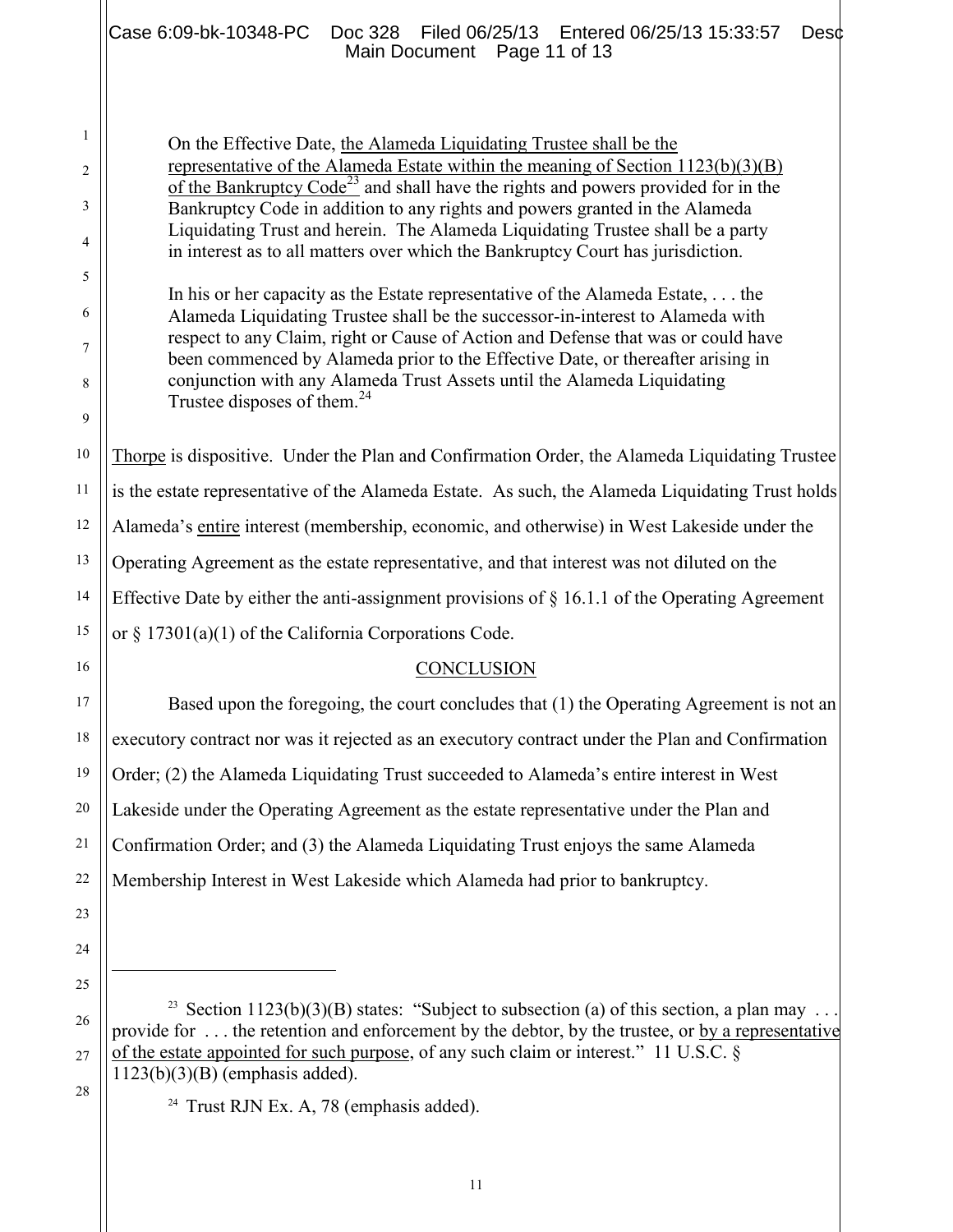|                                                                                    | Main Document Page 12 of 13                                                                                                                                                                                                                                                                     |  |
|------------------------------------------------------------------------------------|-------------------------------------------------------------------------------------------------------------------------------------------------------------------------------------------------------------------------------------------------------------------------------------------------|--|
| The Trust shall lodge a proposed order granting the relief requested in the Motion |                                                                                                                                                                                                                                                                                                 |  |
| consistent with this Memorandum Decision. <sup>25</sup>                            |                                                                                                                                                                                                                                                                                                 |  |
|                                                                                    | ###                                                                                                                                                                                                                                                                                             |  |
|                                                                                    |                                                                                                                                                                                                                                                                                                 |  |
|                                                                                    |                                                                                                                                                                                                                                                                                                 |  |
|                                                                                    |                                                                                                                                                                                                                                                                                                 |  |
|                                                                                    |                                                                                                                                                                                                                                                                                                 |  |
|                                                                                    |                                                                                                                                                                                                                                                                                                 |  |
|                                                                                    |                                                                                                                                                                                                                                                                                                 |  |
|                                                                                    |                                                                                                                                                                                                                                                                                                 |  |
|                                                                                    |                                                                                                                                                                                                                                                                                                 |  |
|                                                                                    |                                                                                                                                                                                                                                                                                                 |  |
|                                                                                    |                                                                                                                                                                                                                                                                                                 |  |
|                                                                                    |                                                                                                                                                                                                                                                                                                 |  |
|                                                                                    |                                                                                                                                                                                                                                                                                                 |  |
|                                                                                    |                                                                                                                                                                                                                                                                                                 |  |
|                                                                                    |                                                                                                                                                                                                                                                                                                 |  |
|                                                                                    |                                                                                                                                                                                                                                                                                                 |  |
|                                                                                    |                                                                                                                                                                                                                                                                                                 |  |
|                                                                                    |                                                                                                                                                                                                                                                                                                 |  |
|                                                                                    |                                                                                                                                                                                                                                                                                                 |  |
|                                                                                    |                                                                                                                                                                                                                                                                                                 |  |
| Date: June 25, 2013                                                                |                                                                                                                                                                                                                                                                                                 |  |
|                                                                                    | Peter H. Carroll<br>United States Bankruptcy Judge                                                                                                                                                                                                                                              |  |
| adversary proceeding. See FRBP 7001(7); LBR 7065-1.                                | <sup>25</sup> The Trust seeks an order prohibiting AKT or Phoenix from interfering in the<br>liquidation of its interest in West Lakeside under the Operating Agreement. Motion 13:14-15.<br>The requested relief is in the nature of an injunction which the court declines to grant absent an |  |